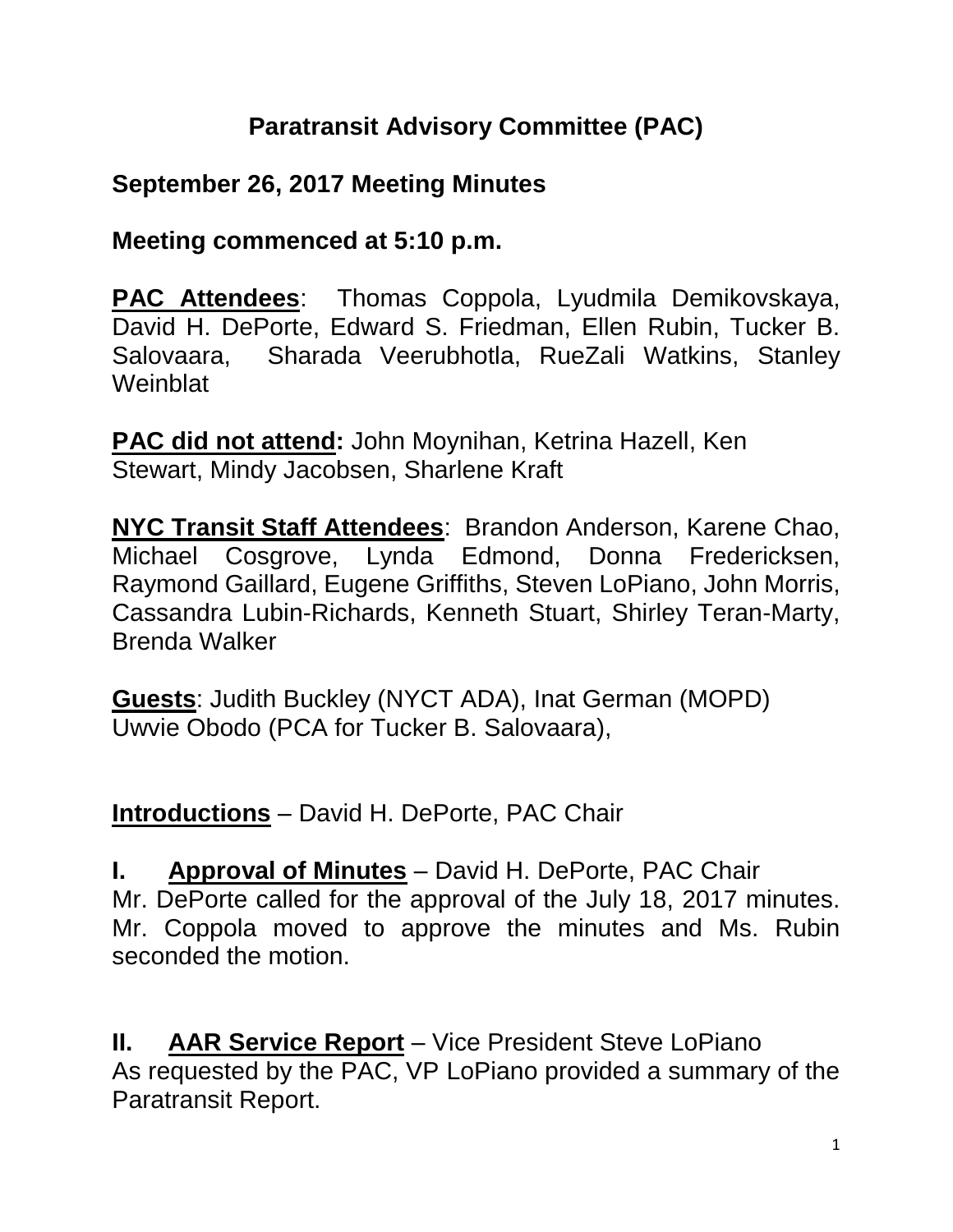Registrants increased 2.3% comparing 145,901 in August 2016 to 149,248 in August 2017.

Trips Requested increased 2.4% comparing 658,663 in August 2016 to 674,547 in August 2017.

Early Cancellations increased 3.6% comparing 82,397 in August 2016 to 85,362 in August 2017.

Trips Scheduled increased 2.3% comparing 570,212 in August 2016 to 583,592 in August 2017.

Late Cancellation increased 8.5% comparing 16,468 in August 2016 to 17,865 in August 2017.

Trips Completed increased 4.9% comparing 518,814 in August 2016 to 544,359 in August 2017.

Customer No-Shows increased to 2.0% as a % trips scheduled in August 2017 up from 1.4% in August 2016.

Carrier No-Shows decreased 27.5% comparing 356 in August 2016 to 258 in August 2017.

No-Fault No-Show decreased 6.2% to 2,116 in August 2016 to 1,984 in August 2017.

Total No-Shows increased by 32.0% comparing 10,512 in August 2016 to 13,877 in August 2017.

On Time Performance increased 1.8% comparing 94.8% in August 2016 to 96.6% in August 2017.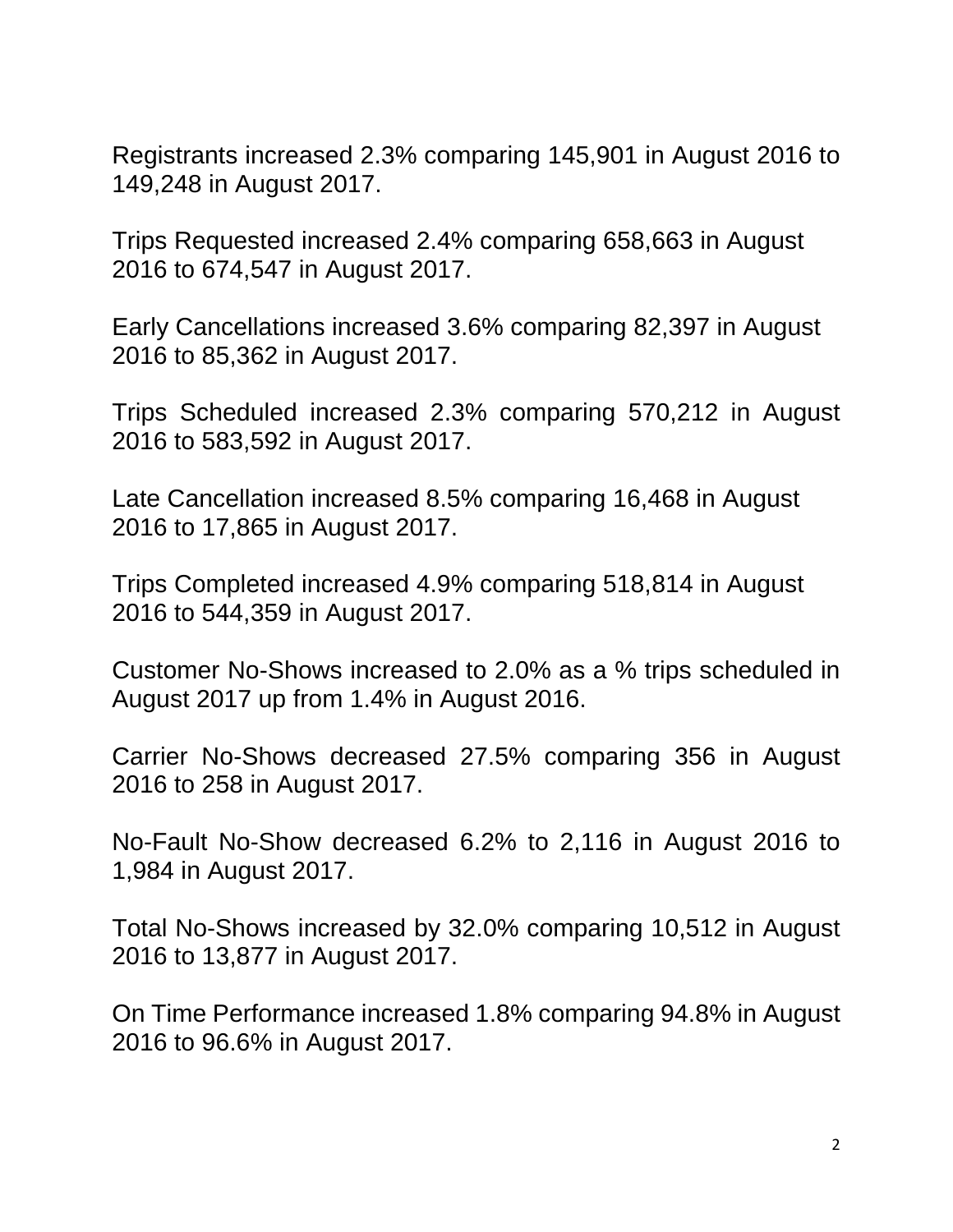Appointments On Time remained consistent comparing 94.0% in August 2016 to 94.0% in August 2017.

Late Trips by Carriers decreased 39.9% comparing 19,323 in August 2016 to 11,621 in August 2017.

Complaints per 1,000 Trips decreased 11.1% comparing 5.3 in August 2016 to 4.7 in August 2017.

Commendations decreased 12.9% comparing 912 in August 2016 to 794 in August 2017.

Total Boardings increased 0.6% comparing 770,778 in August 2016 to 775,589 in August 2017.

#### **PAC Comments**

Mr. Friedman stated that the last PAC meeting he had inquired about the statistics on carrier information such as on-time performance and other evaluation of service indicators. VP LoPiano informed Mr. Friedman that we are looking into this.

Mr. Salovaara and Ms. Demikovskaya wanted further explanation on the statistics referring to Net Customer Refusal. VP LoPiano stated that this is the number of times a customer refuses a trip based on the time given during the reservationist. It's a function of the trip negotiation process.

VP LoPiano informed PAC that the Customer Bill of Rights has been finalized and will be given to the MTA Board Meeting to be ratified. AAR will then distribute it to customers in a variety of ways (e.g. website, post in vehicles.) This will also be distributed to our Carriers, Brokers, Assessment Centers and other work locations. Mr. LoPiano thanking the PAC for their assistance.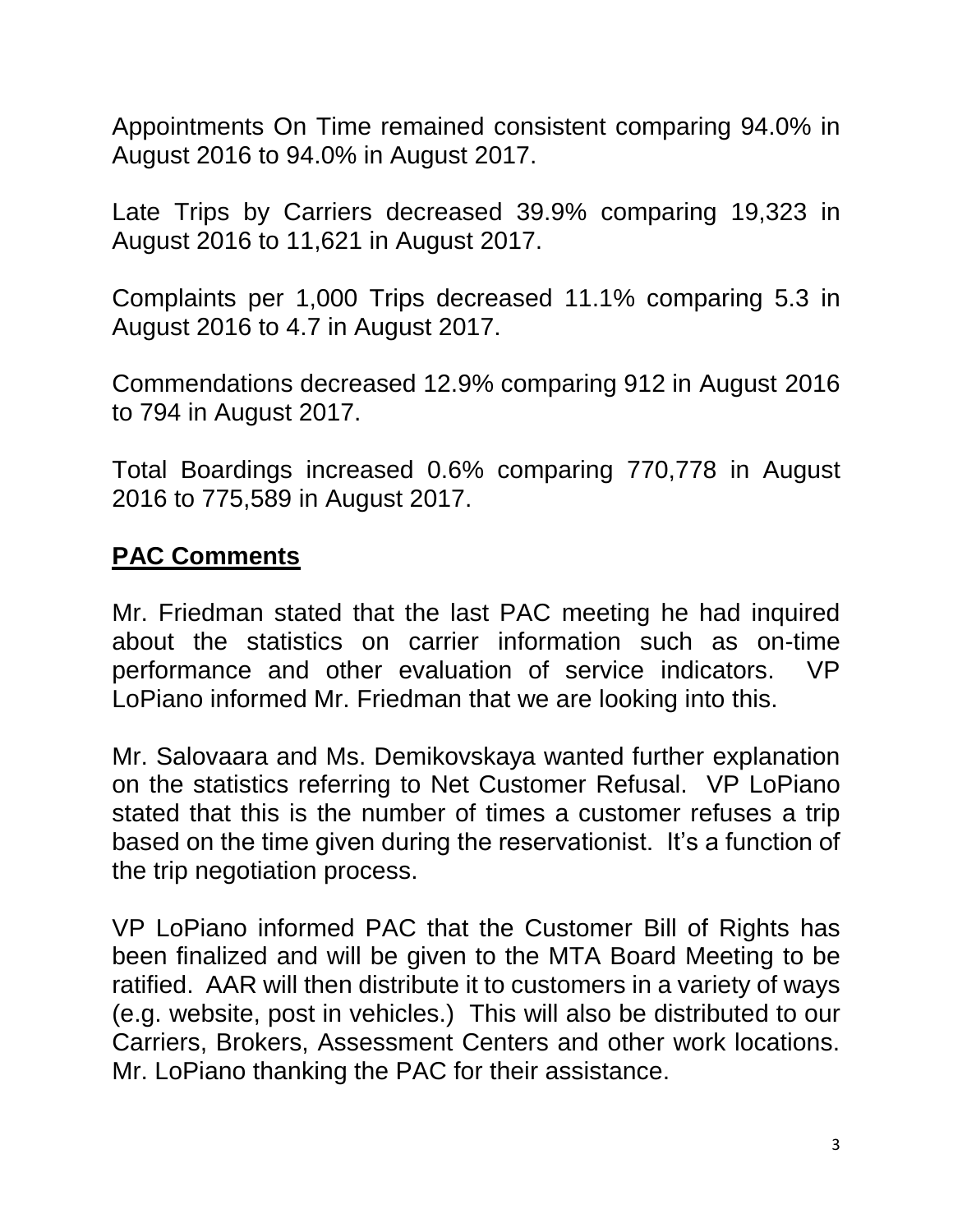## **II. Paratransit Topic Providing Service for our AAR Customers**

Ms. Fredericksen presented a PowerPoint that will be part of a new Train-the-Trainer program. We will instruct the trainers and supervisors of the contracted service providers. Overall, it focuses on customer interaction and sensitivity. It explains the ADA, what paratransit is, why customer sensitivity is important, proper customer interaction, proper boarding and securement, what to do is there is problem and stresses the importance of having a positive attitude.

## **PAC Comments concerning presentation**

Ms. Rubin and several committee members mentioned that the drivers are not allowing customers into the vehicle without showing ID and providing the fare. Ms. Rubin was informed that in the event additional assistance is needed, drivers are advised to contact their dispatchers for assistance.

Ms. Watkins mentioned how dispatchers are not always responding to drivers' calls. The drivers should have an alternate option for assistance when dispatchers do not respond. Ms. Watkins wants to make sure a clear distinction is made concerning the tie down of a wheelchair. What someone might call a frame may be the mechanical part of the wheelchair and a hook cannot be placed on that part. The explanation given must detail this information. Ms. Watkins also mentioned that drivers can express an apology to the customer which may diffuse a situation.

Mr. Cosgrove and VP LoPiano stated they will look into finding another method for drivers to contact their dispatchers.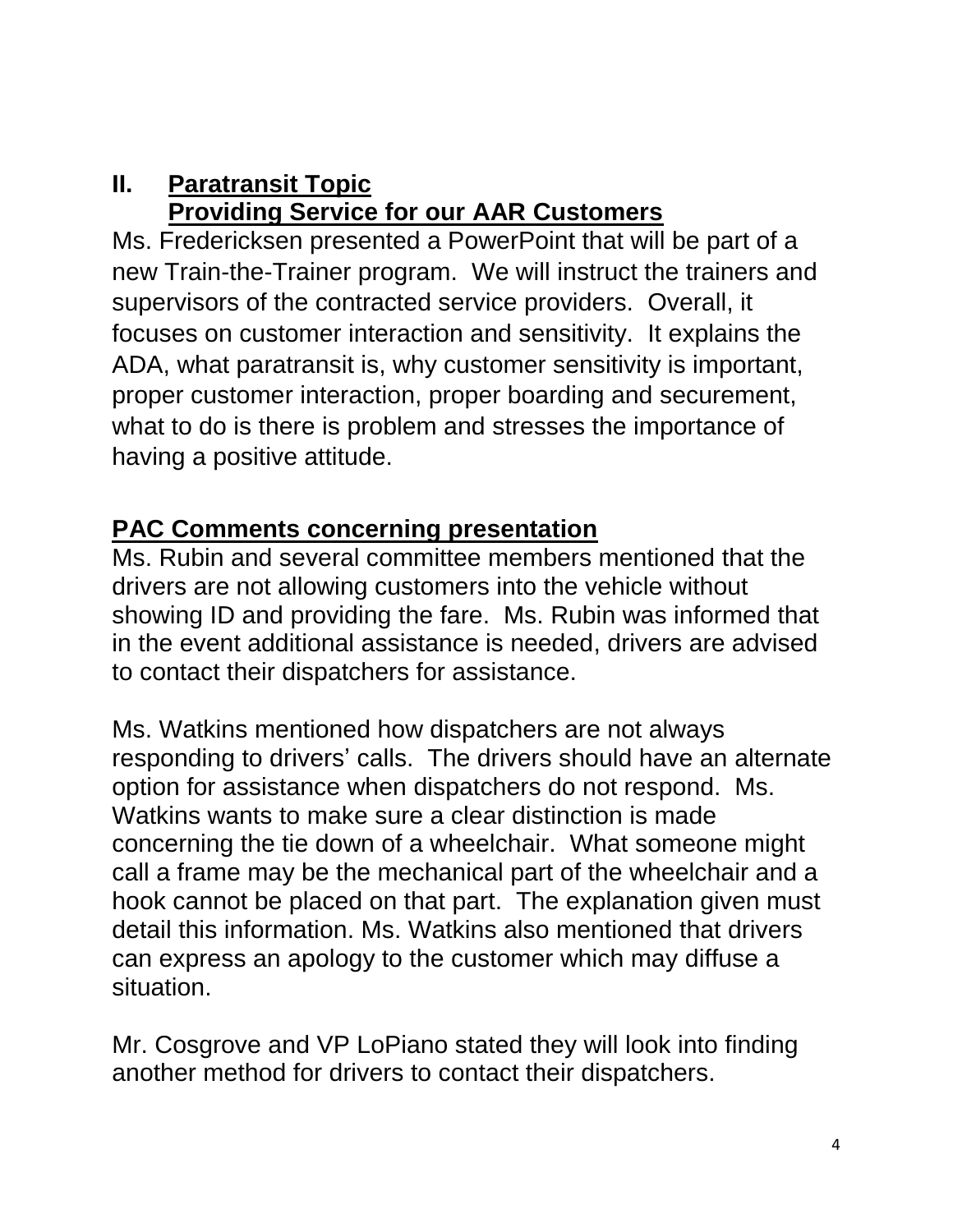Mr. Friedman expressed his concern about the limited or lack of available taxi authorizations during the reservation process. Mr. Stuart explained that staff members of Global Contact Service (GCS) are reminded that customers should not be refused authorizations. VP LoPiano added if customers can travel through E-Hail as opposed to taxi authorization we would like them to use E-hail. If a customer is unsure what time they want to travel they can still get taxi authorization until we replace it with an E-hail app that provides the flexibility of taxi reimbursement.

Ms. Ryan mentioned that some drivers of rear-entry accessible taxis are incorrectly placing the straps around arm rests of wheelchairs and that this should be covered in the upcoming training.

Ms. Veerubhotla asked if any consideration has been made for allowing MetroCard as Access-A-Ride payment. VP LoPiano stated there are plans to replace MetroCard. We are considering options moving forward. Once finalized, the next step would be to have AAR vehicles outfitted with appropriate equipment.

VP LoPiano added that another option for fare collection when using E-Hail would be to add a credit card or debit card to the system as a form of paying the \$2.75. It is not mandatory but a different option of payment. As part of the E-hail Pilot Program, AAR will be testing On-Demand E-Hail service. Mr. LoPiano further added that creating an AAR app which will allow customers to book on-demand trips and advance reservations through a smartphone or computer. More information on this will follow in future PAC meetings.

Comments and feedback solicited from the PAC will be incorporated into the program.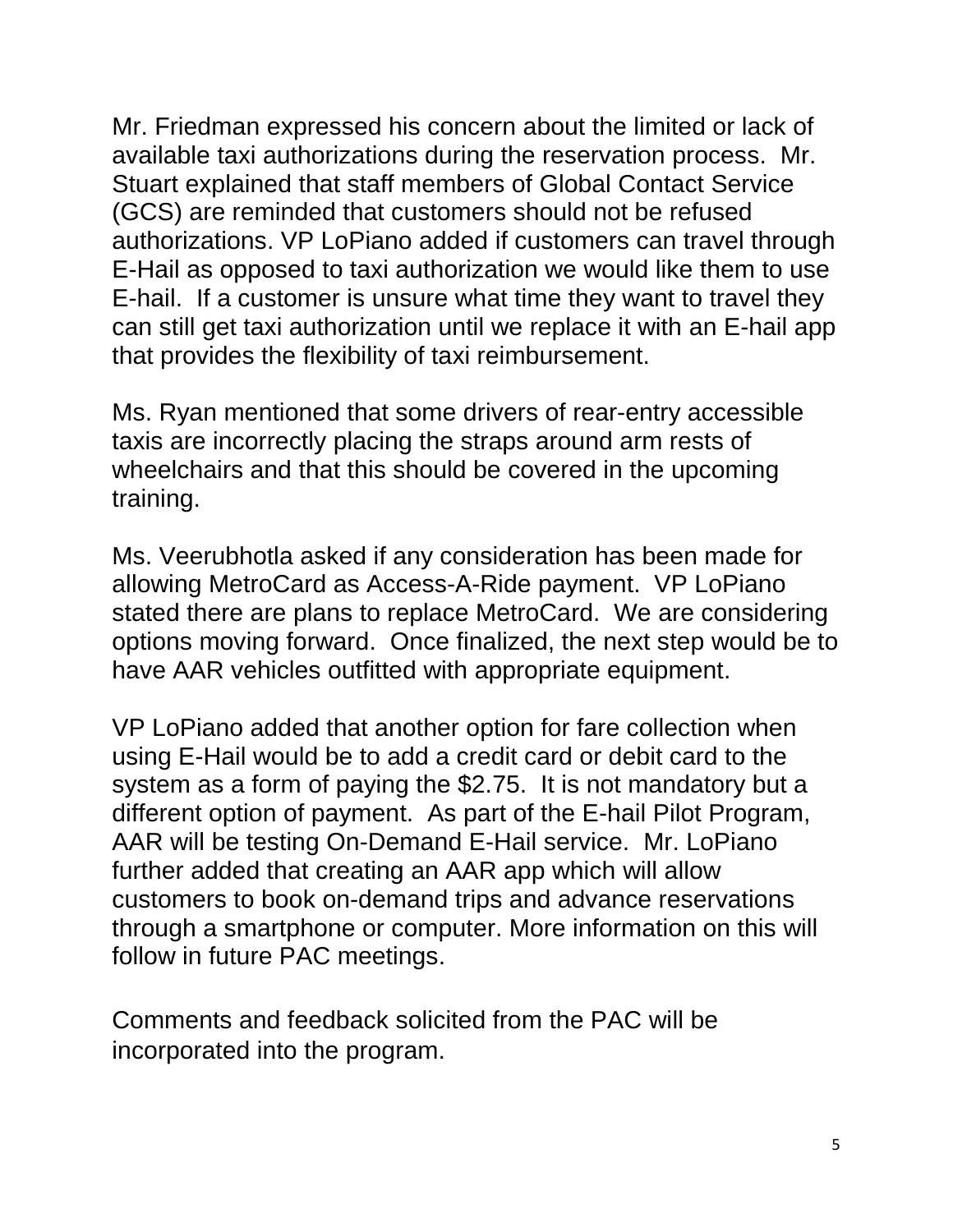#### **IV. PAC Topic Emergency Procedures Discussions and Member Feedback**

Director of Command Center Ms. Walker and Superintendent Morris of Standard & Compliance were present for discussion.

Ms. Walker explained in an event of a breakdown:

- The driver should call the carrier base to let them know there was a breakdown. The driver should communicate to the customer what is going on.
- The carrier should be locating a rescue vehicle within their fleet. If a dispatcher needs additional assistance they can call the AAR Command Center. The Command Center can check if any other vehicles are within the vicinity to pick up the customer.

Mr. Morris added that AAR takes immediate action for getting another vehicle to the location. AAR can also provide a taxi authorization if a customer wishes to continue their trip using this method. In the event of an emergency situation the police should be called. Customers can also in all cases call the AAR Command Center. At all times the driver should ask customers if they are okay. A road supervisor from the carrier may also be called to the location for further assistance.

In all instances, it was told to Ms. Watkins that AAR advises the carriers to communicate with customers about what is happening. These will be emphasized in the upcoming training program.

# **V. New/Old Business**

Due to limited time we were unable to discuss any new or old business.